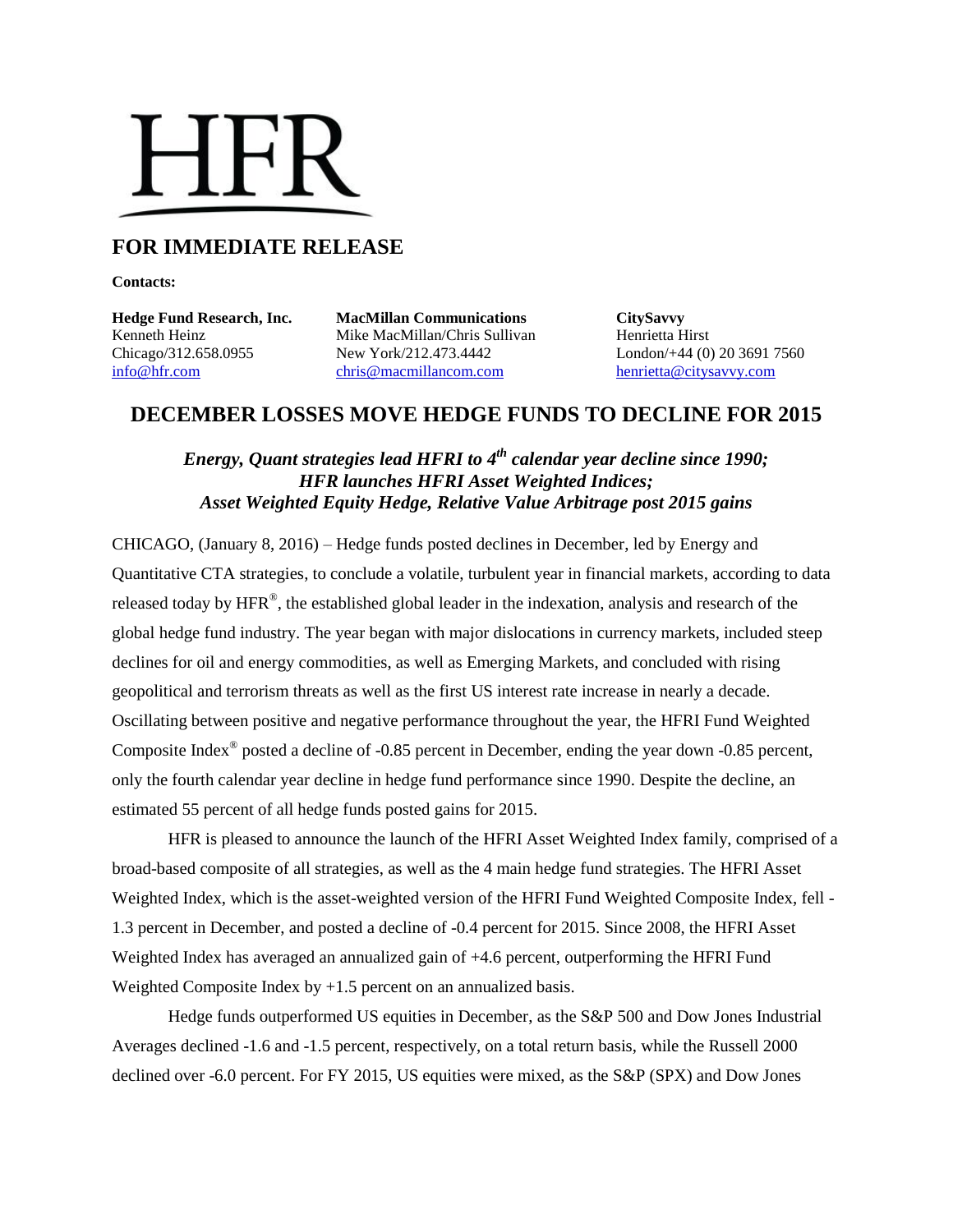(DJI) indices fell -0.73 and -2.23 percent, respectively, though on a total return basis, these posted narrow gains of +1.38 and +0.21 percent, respectively.

Equity Hedge strategies outperformed US equities in December, with steep losses in Energyfocused strategies partially offset by gains in Market Neutral strategies. The HFRI Equity Hedge Index fell -0.6 percent in December, bringing FY 2015 performance to a decline of -0.4 percent. The HFRI Equity Hedge Index-Asset Weighted posted a narrow decline of -0.1 percent in December, although the Index advanced +1.8 percent for 2015. The HFRI Equity Market Neutral Index led EH sub-strategies in December with a gain of +0.7 percent, while HFRI Technology/Healthcare Index led EH sub-strategies for 2015 with a gain of +6.0 percent. The volatile HFRI Energy/Basic Materials Index led declines in both December and FY 2015, falling -2.4 and -13.0 percent, respectively.

The fixed income-based HFRI Relative Value Arbitrage Index posted a narrow -0.2 percent decline in 2015 after falling -0.85 in December. However, larger RVA exhibited outperformance, with the HFRI Relative Value Arbitrage Index-Asset Weighted gaining +0.9 percent for 2015. RVA sub-strategies were led by the HFRI Volatility Index in both December and FY 2015, advancing +0.5 and +7.0 percent, respectively. Yield Alternative strategies were the laggard of RVA sub-strategies, as the HFRI Yield Alternatives Index posted declines of -4.6 and -16.5 percent in December and FY 2015, respectively. The HFRI Credit Index, comprised of all alternative credit strategies, fell -1.0 percent in December and -1.1 percent for the year.

Event Driven strategies also declined in December and for FY 2015, though ED sub-strategy performance was clearly bifurcated between credit- and equity-sensitive strategies and non-sensitive strategies. The HFRI Event Driven Index posted declines of -0.4 and -2.9 percent, respectively, in December and FY 2015, with declines led by the HFRI Distressed Index, which fell by -2.4 percent and - 8.4 percent, the worst calendar year performance since 2008. Alternatively, the HFRI Merger Arbitrage Index gained +1.2 percent in December and +3.4 percent for the year, the strongest annual performance since 2013. The HFRI Activist Index lost -0.6 percent in December, though the Index gained +1.5 percent for 2015, recovering from a 4-month, intra-year drawdown of over -9.0 percent.

Macro strategies declined in December, resulting in a narrow performance loss for the year. The HFRI Macro Index fell -1.4 percent in December, bringing FY 2015 performance to a decline of -1.3 percent; the HFRI Macro Index-Asset Weighted was flat in 2015, returning 0.00 percent. The HFRI Currency Index led Macro sub-strategy performance for the year, gaining +0.3 percent in December and +1.4 percent for 2015. The HFRI Macro: Systematic Diversified Index led Macro sub-strategy declines in December and FY 2015, falling -2.4 and -2.3 percent, respectively.

"Low interest rates, steep commodity losses and intense equity market volatility contributed to a challenging environment in 2015, resulting in a wide dispersion between the best and worst performing